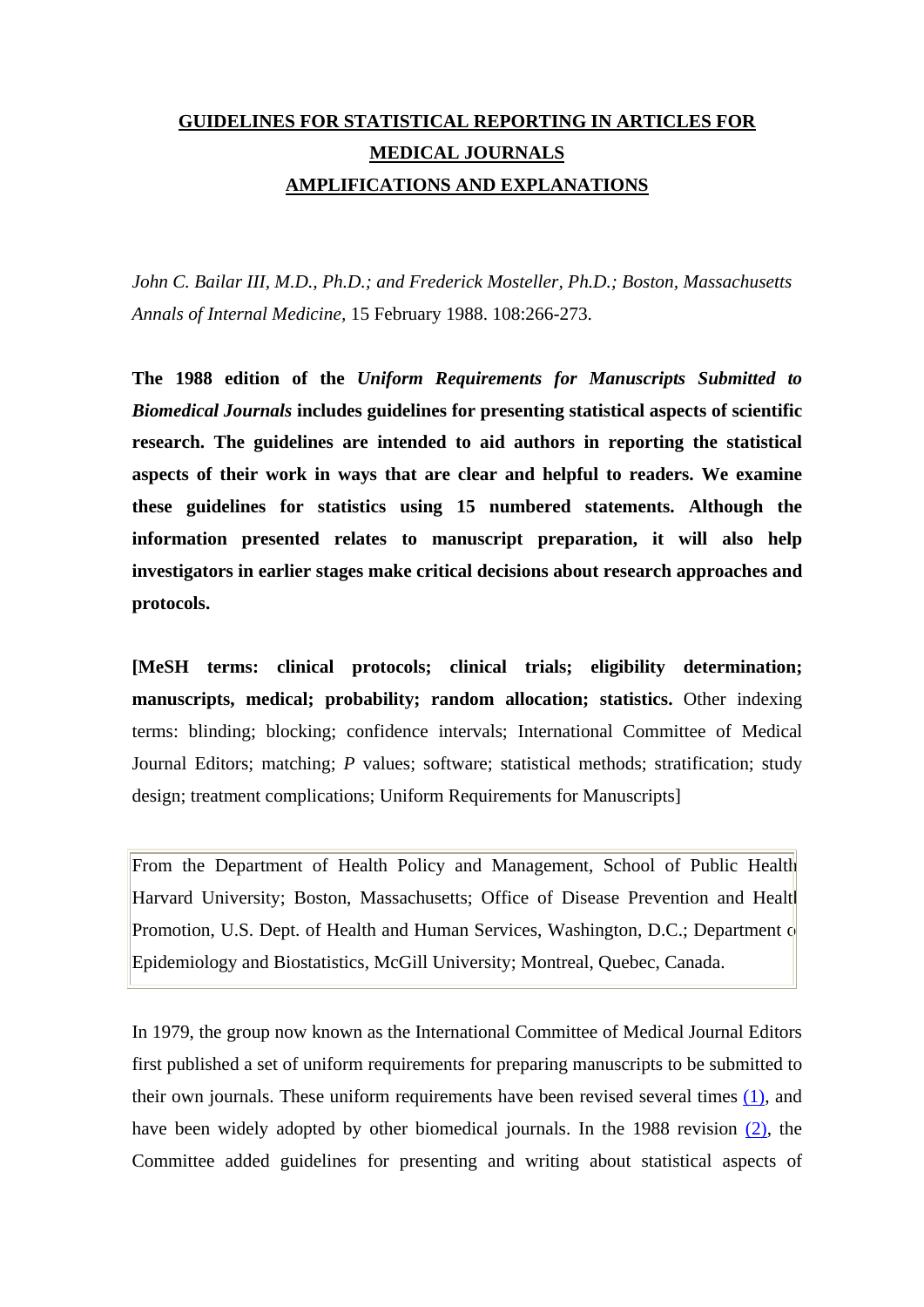research. The purpose of these guidelines is to assist authors in reporting statistical aspects of their research in ways that will be responsive to the queries of editors and reviewers and helpful to readers.

We present the statistical guidelines as a sequence of 15 numbered statements, and amplify and explain some of the reasoning behind the guidelines. The material focuses on manuscript preparation, but it should also be helpful at earlier stages when critical decisions about research approaches and protocols are made. This article does not provide a short course in statistics because we can deal with only a few important aspects of what should be reported in publications about work already done, but we provide references to general statistical texts. The International Committee is not responsible for these amplifications; however, we have tried to present the spirit of the Committee's discussions as well as our own views.

The International Committee's statistical guidelines are as follows:

Describe statistical methods with enough detail to enable a knowledgeable reader with access to the original data to verify the reported results. When possible, quantify findings and present them with appropriate indicators of measurement error or uncertainty (such as confidence intervals). Avoid sole reliance on statistical hypothesis testing, such as the use of *P* values, which fails to convey important quantitative information. Discuss eligibility of experimental subjects. Give details about randomization. Describe the methods for, and success of, any blinding of observations. Report treatment complications. Give numbers of observations. Report losses to observation (such as dropouts from a clinical trial). References for study design and statistical methods should be to standard works (with pages stated) when possible, rather than to papers where designs or methods were originally reported. Specify any general use computer programs used.

Put general descriptions of methods in the Methods section. When data are summarized in the Results section specify the statistical methods used to analyze them. Restrict tables and figures to those needed to explain the argument of the paper and to assess its support. Use graphs as an alternative to tables with many entries; do not duplicate data in graphs and tables. Avoid nontechnical uses of technical terms in statistics, such as "random" (which implies a randomizing device), "normal," "significant," "correlation," and "sample." Define statistical terms, abbreviations, and most symbols.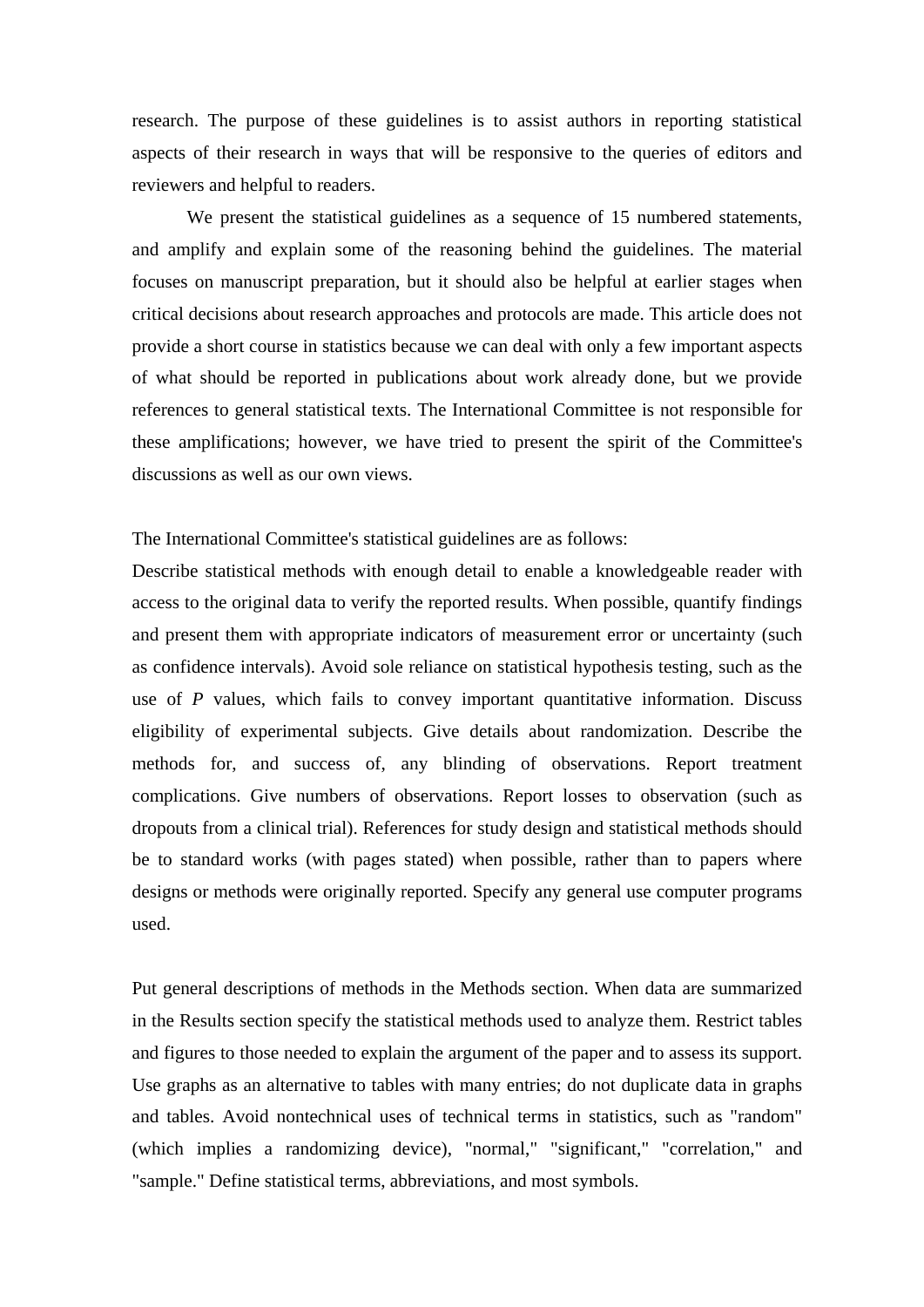Our general approach is that scientific and technical writing should be comprehensible at the first reading for the average reader who is knowledgeable about the general area but not a subspecialist in the specific topic of investigation.

*1. Describe statistical methods with enough detail to enable a knowledgeable reader with access to the original data to verify the reported results.*

Authors should report which statistical methods they used, and why. In many instances they should also report why other methods were not used, although this is rarely done. Readers must be told about weaknesses in study design and about study strengths in enough detail to form a clear and accurate impression of the reliability of the data, as well as any threats to the validity of findings and interpretations. Such details are often omitted, although investigators probably know them (3, 4).

The researcher must decide which statistical measures and methods are appropriate, given that a statistical goal has been defined. Investigators often have a choice: Mean or median? Nonparametric test or normal approximation? Adjustment, matching, or stratification to deal with confounding factors? Choosing statistical methods generally requires an appreciation of both the problem and the data, and an experienced biostatistician, statistician, or epidemiologist can often provide substantial help. This help ideally begins before the study, because the foundation for reporting one's findings is laid before the study even begins.

Trying several reasonable statistical methods is often appropriate, but this strategy must be disclosed so that readers can make their own adjustments for the authors' industriousness or skill in fishing through the data for a favorable result. Whatever statistical task is defined, it is inappropriate, and indeed unethical, to try several methods and report only those results that suit the investigator. Results of overlapping methods need not be presented separately when they largely agree, but authors should state what additional approaches were tried, and that they did agree. Of course, results that do not agree also should be given, and investigators may sometimes find that such disagreements arise from important and unexpected aspects of the data.

Units should always be specified in text, tables, and figures, although not necessarily every time a number appears if the unit is clear to the reader. Often, careful choice of units of measurement can help clarify and unify the study question, biological hypothesis, and statistical analysis. Careful reporting of units can also help to avoid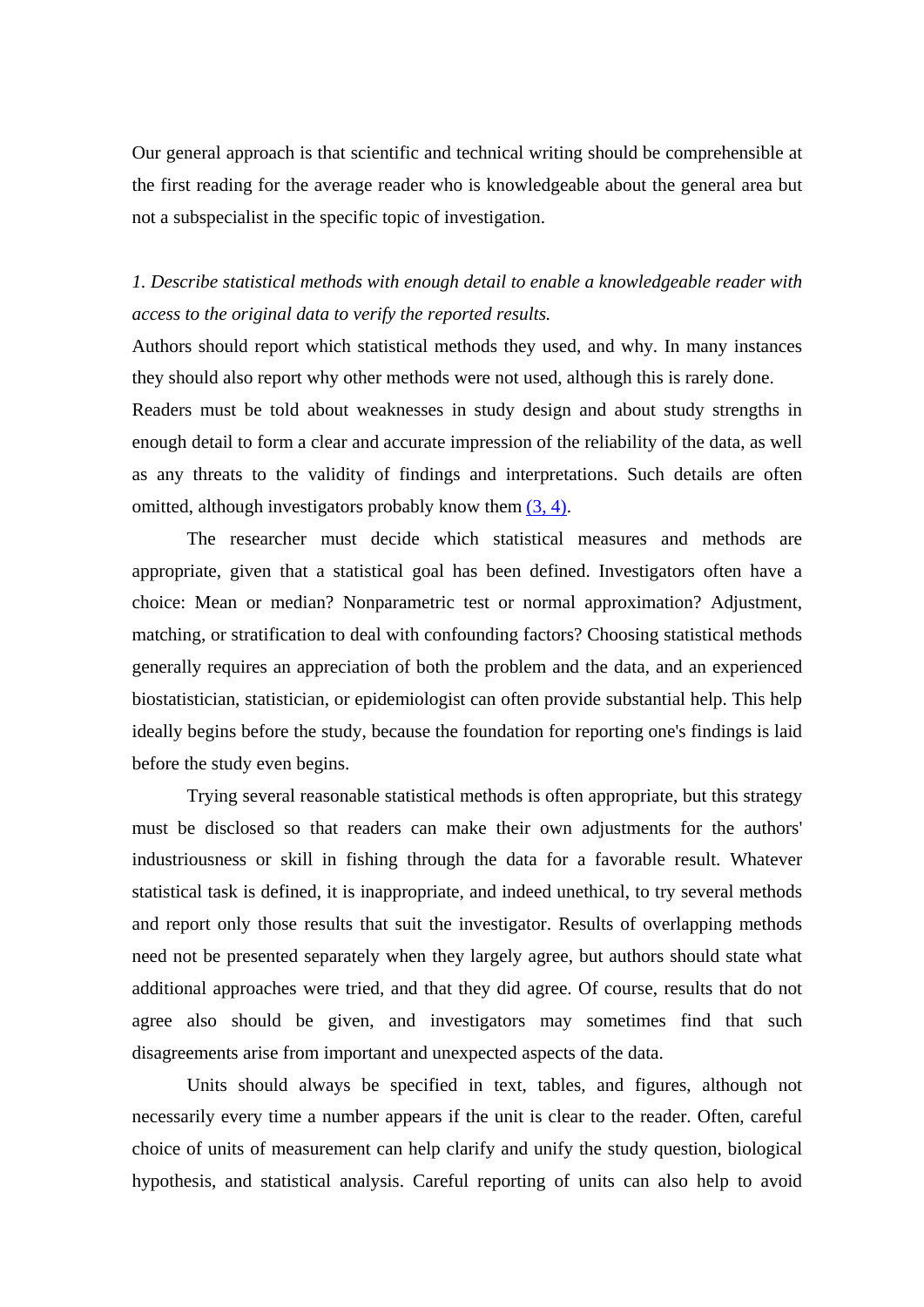serious misunderstanding. Are quantities in milligrams or millimoles? Are rates per 10 000 or per 100 000? Does a figure show number of different patients, or number of myocardial infarcts among those patients (including second infarcts), or number of admissions to a given hospital (including readmissions)? Research investigators often use an abbreviated language that is clear to their colleagues, but they may have to make a special effort to assure that such usage will not confuse nonspecialists, or even other experts.

# *2. When possible, quantify findings and present them with appropriate indicators of measurement error or uncertainty (such as confidence intervals).*

Investigators have to choose a way to report their findings. The most useful ways give information about the actual outcomes, such as means and standard deviations as well as confidence intervals. The tendency to report a test of significance alone—rather than with this additional information—should be resisted, although a significance test in the context of other information may be helpful.

Readers have many reasons for studying a research report. One reason is to find out how a particular treatment does in its own right, not just in comparison with another treatment. At a minimum, readers should be offered the mean and standard deviation for every appropriate outcome variable. Significance levels (*P* values), such as  $P = 0.03$ , are often reported to show that the difference seen or some other departure from a standard (a null hypothesis) had little probability of occurring if chance alone was the cause. Merely reporting a *P* value from a significance test of differences loses the information about both the average level of performance and the variability of individual outcomes for the separate treatments.

Exact *P* values rather than statements like "  $P < 0.05$ " or " *P* not significant" should be reported where possible so that readers can compare the calculated value of *P* with their own choice of critical values. In addition, other investigators may need exact values of *P* if they are to combine results of several separate studies.

In independent samples, information about means, standard deviations, and sample sizes can often be readily converted to a significance test and thus into a *P* value. From the *P* value alone, none of the others can be reconstructed, so that important information is lost when only a *P* value is reported (5, 6).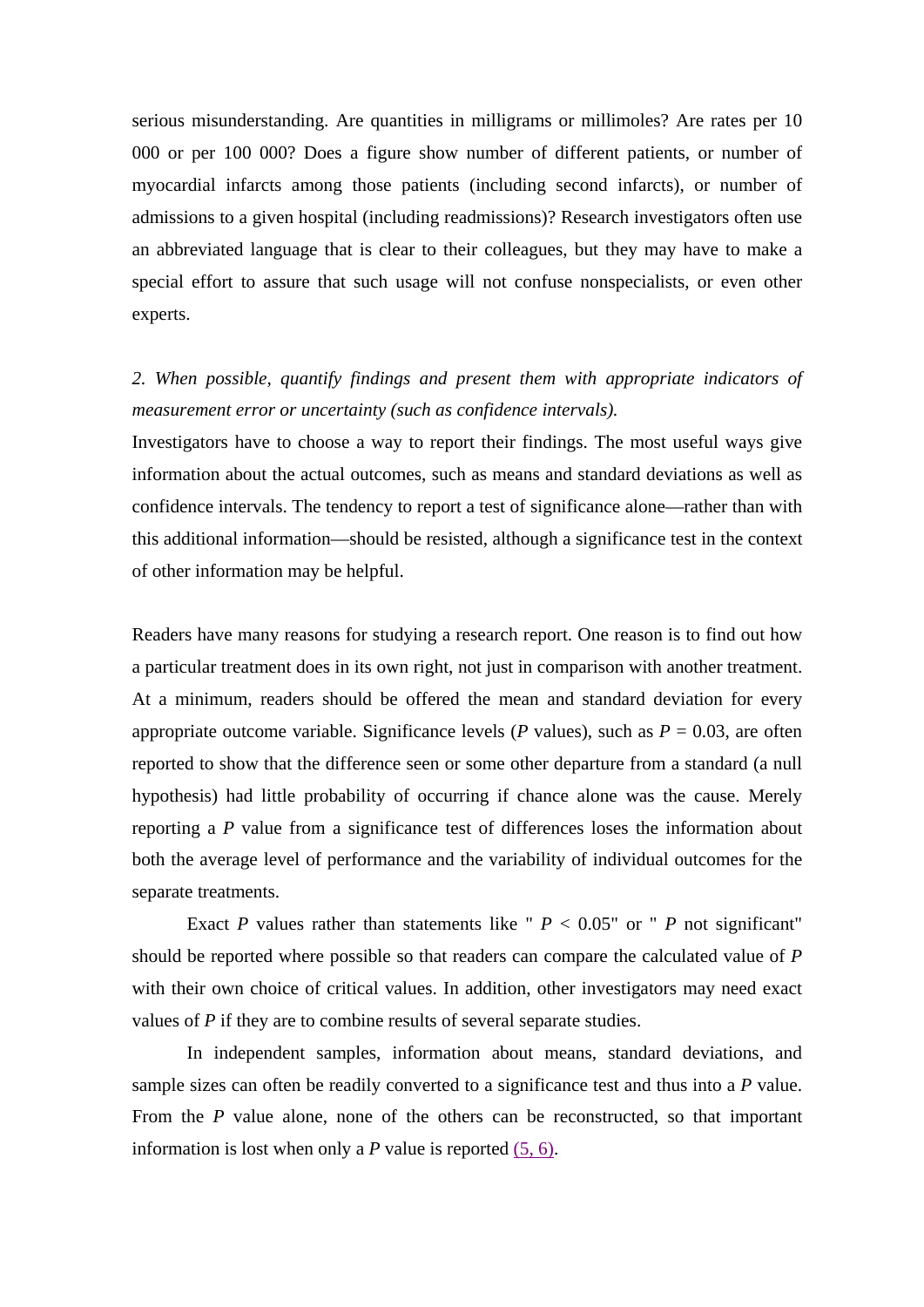Make clear whether a reported standard deviation is for the distribution of single observations, or for the distribution of means (standard errors), or for the distribution of some other statistic such as the difference between two means. If the standard deviation for single observations is given, together with sample sizes, then in independent samples the reader can compute the other standard deviations.

Each statistical test of data implies both a specific null hypothesis about those data (such as "The 60day survival rate in Group A equals that in Group B," so that the difference is zero) and a specific set of alternative hypotheses (such as "The survival rate is different in Group B, which allows for a range of values for the difference). It is critical that both the null hypothesis and the alternatives be clearly stated, although many authors fail to do so. Clear reporting will not only help readers, it is also likely to reduce the frequency of abuse of *P* values.

It is critical also that authors specify how and when they developed each null hypothesis in relation to their consideration of the data. Statistical theory requires that null hypotheses be fully developed before the data are examined—indeed, before even the briefest view of preliminary results. Otherwise, *P* values cannot be interpreted as meaningful probabilities.

Authors should always specify whether they are using two tail or one tail tests.

*3. Avoid sole reliance on statistical hypothesis testing, such as the use of P values, which fails to convey important quantitative information.*

Confidence intervals offer a more informative way to deal with the significance test than does a simple *P* value. Confidence intervals for a single mean or a proportion provide information about both level and variability. Confidence intervals on a difference of means or proportions provide information about the size of difference and its uncertainty, but not about component means, and these should be given.

A significance test of observed data, generally to determine whether the (unknown) means of two populations are different, usually winds up with a score that is referred to a table, such as a *t*, normal, or *F* table. The table then presents the *P* value.

Although confidence limits offer appraisals of variability and uncertainty, in some studies, such as certain large epidemiologic: and demographic studies, biases are often greater threats to the validity of inferences than ordinary random variability (expressed in the standard deviation) Coding or typing errors may exaggerate the number of deaths from a cause, nonresponse to treatment may be selective (those patients more ill being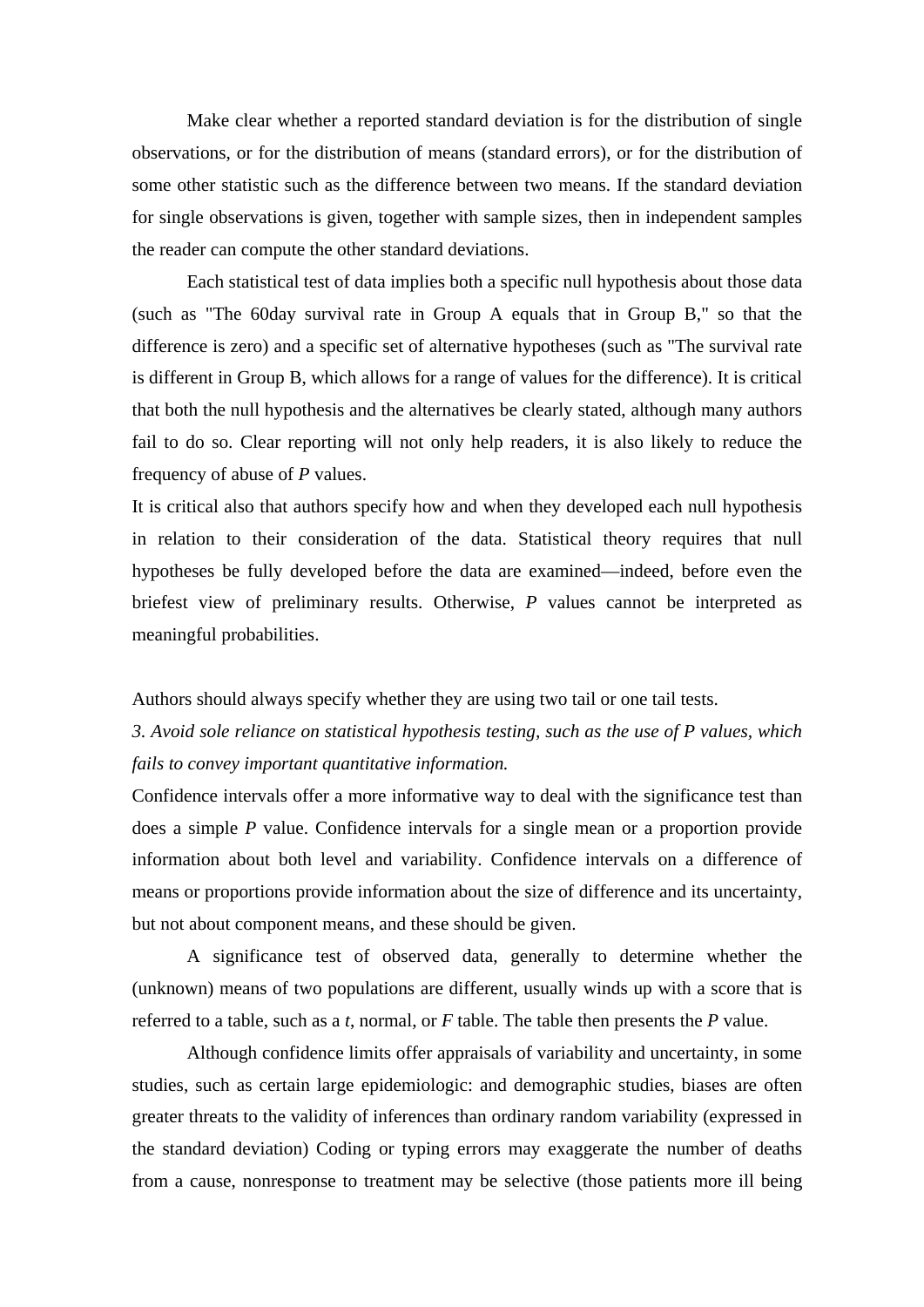less likely to respond), and so on. Although the potential sources of bias are many, books on applied statistics, epidemiology, and demography alert the research worker to common difficulties, and often to steps that may be taken toward their amelioration.

# *4. Discuss eligibility of experimental subjects.*

Reasons for and methods of selecting patients or other study units should always be reported, and if the selection is likely to matter, the reasons should be reported in detail. The full range of potentially eligible subjects, or the scope of the study, should be precisely stated in terms that readers can interpret. It is not enough to say that the natural history of a condition has been seen in "100 consecutive patients." How do these patients compare with what is already known about the condition in terms of age, sex, and other factors? Are patients from an area or population that might be special? Are patients from an "unselected" series with an initial diagnosis, or do they include referral patients (weighted with less serious or more serious problems)? In comparing outcomes for patients who underwent surgery to outcomes for patients treated medically, were the groups in similar physical condition initially? What about probable cases not proved? Many other questions will arise in specific instances. Sometimes information is obvious (for example, if the investigator studied patients from one hospital because that is where he or she practices). Other questions about scope need answers. (Why begin on 1 January 1983? Why include only patients admitted through the emergency room?) Authors should try to imagine themselves as readers who know nothing about the study.

Although every statistically sound study has such "scope" criteria to determine the population sampled by the investigator, many also have more detailed "eligibility" criteria. Medical examples include the possible exclusion of patients outside a specified age range, those previously treated, those who refuse randomization or are too ill to answer questions, and other groups.

Which criteria are used to establish scope and which are used to establish eligibility may be uncertain, although both must be reported. Scope pushes study boundaries outward, toward the full range of patients or other study units that might be considered as subjects, whereas eligibility rules narrow the scope by removing units that cannot be studied, that may give unreliable results, that are likely to be atypical (for example, the extremes of age), that cannot be studied for ethical reasons (for example, pregnant women in some drug studies), or that are otherwise not appropriate for individual study.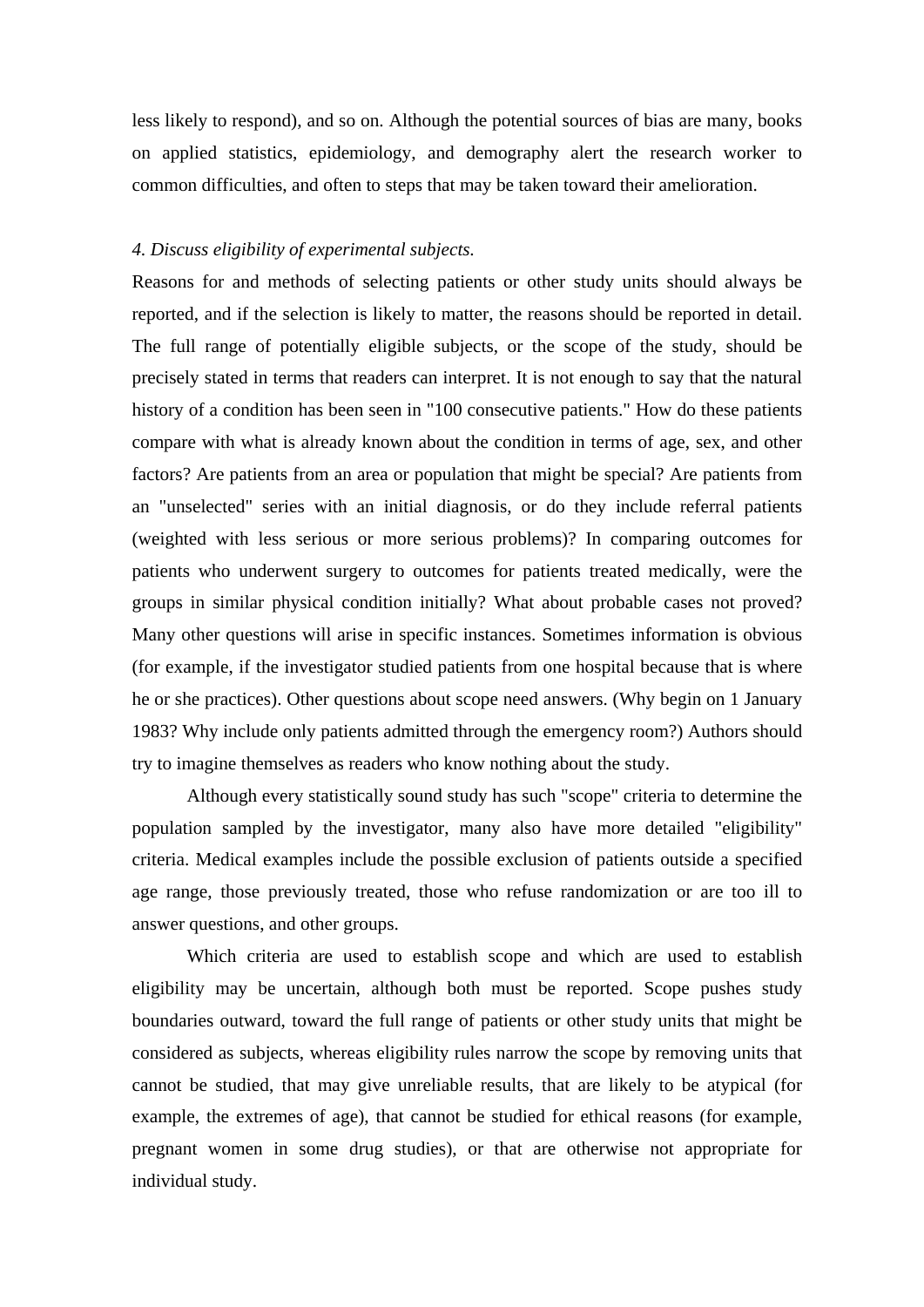The first goal is to state both scope and eligibility so that another knowledgeable investigator, facing the same group of patients or other study units, would make nearly the same decisions about including patients in the study.

The second goal is to provide readers with a solid link between the patients or cases studied and the population for which inferences will be made. Both scope and eligibility constraints can introduce substantial bias when results are generalized to other subjects, and readers need enough information to make their own assessment of this potential. Thus, reasons for each eligibility criterion should be stated. The two critical elements in setting the base for generalization are first to document each exclusion under the eligibility criteria with the reasons for that exclusion; and second, to present an accounting (often in a table) of the difference between patients falling within the scope of the study and those actually studied. The article should also say how patients excluded for more than one reason are handled; common approaches are to show specific combinations or to use a priority sequence. Such information helps the reader better understand how the study group is related to the population it came from, and also helps to assure that all omissions are accounted for. It should be so stated if no subject was ineligible for more than one reason.

Another critical element in reporting is to say how and when the scope and eligibility criteria were devised. Were scope and eligibility criteria set forth in a written protocol before work was started? Did they evolve during the course of the study? Were some eligibility criteria added at the end to deal with some problems not foreseen? For example, a written protocol might call for the study of "all" patients, but if only 5% of patients were female, they might be set aside at this point—especially if they are thought to differ from male patients in ways relevant to the subject of the study.

# *5. Give details about randomization.*

The reporting of randomization needs special attention for two reasons. First, some authors incorrectly use "random" as a synonym for "haphazard." To prevent misunderstanding, simply tell readers how the randomization was done (coin toss, table of random numbers, cards in sealed envelopes, or some other method). Readers will then know that a random mechanism was in fact applied and they can also judge the likelihood that it was subject to bias or abuse (such as peeking at cards). Second, randomization can enter in many ways. For example, a sample may be selected from a larger population at random, or study patients may be randomly allocated to treatments, or treated patients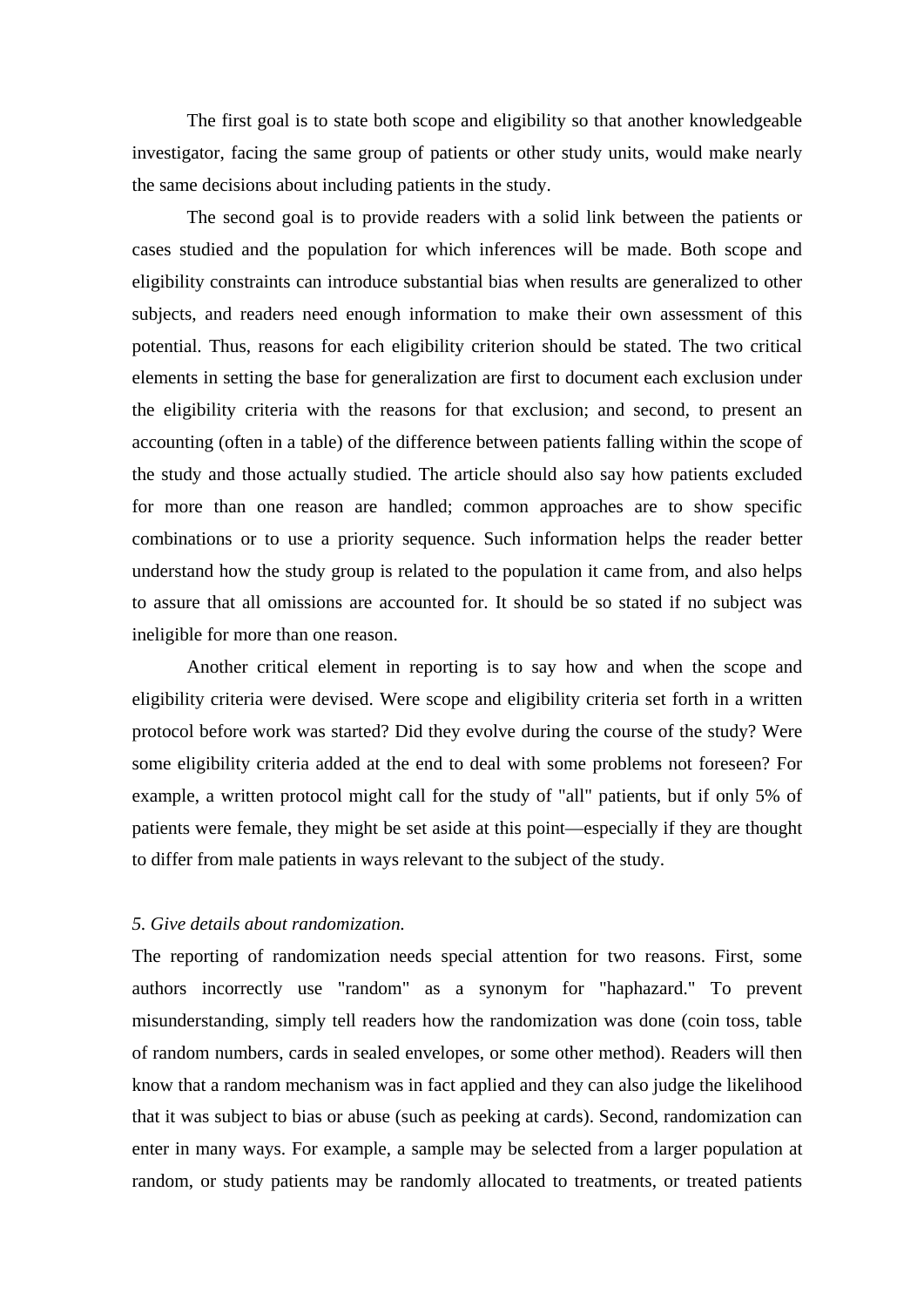may be randomly given one or another test. Thus, it is not enough just to say that a study was "randomized." The many possible roles of randomization can be dealt with by careful reporting to assure there is no ambiguity.

Even with randomization, imbalances occur, with their predicted frequency, and these may need attention even if they do not call for special steps in the analysis. Stratification or matching may be used in combination with randomization to increase the similarity between the treated and control groups, and should be reported. Sometimes an assessment of the efficacy of stratification or matching in overcoming the imbalance is feasible; if so, it should be done and reported.

If the randomization was "blocked" (for example, by arranging that within each successive group of six patients, three are assigned to one treatment and three to another), reasons for blocking and the blocking factors should be given. Blocking should ordinarily affect statistical analysis, and authors should say how they used blocking in their analysis or why they did not.

# *6. Describe the methods for, and success of, any blinding of observations.*

"Blinding," sometimes called "masking," is the concealment of certain information from patients or members of the research team during phases of a study. Blinding can be used to good effect to reduce bias, but because it can be applied in different ways, a research report should be explicit about who was blinded to what. An unadorned statement that a study was "blind" or "double blind" is rarely enough.

Patients may be blinded to treatment, or to the time that certain observations are made, or to preliminary findings regarding their progress. A decision to admit a patient to a study may be made blind to that patient's specific circumstances, and a decision that a patient randomized to treatment was not eligible may be made blind to the assigned treatment. The observer who classifies clinical outcomes may be blinded to the treatment, as may be the pathologist who interprets specimens or the technician who measures a chemical substance. These and other efforts to prevent bias by blinding should be reported in enough detail for readers to understand what was done.

The effectiveness of blinding should also be discussed in any situation where the person who is blinded may learn or guess the concealed information, such as by side effects that may accompany one treatment but not another. Such discoveries are particularly important for observations reported by patients themselves and for third party observations of endpoints with a subjective component, such as level of patient activity.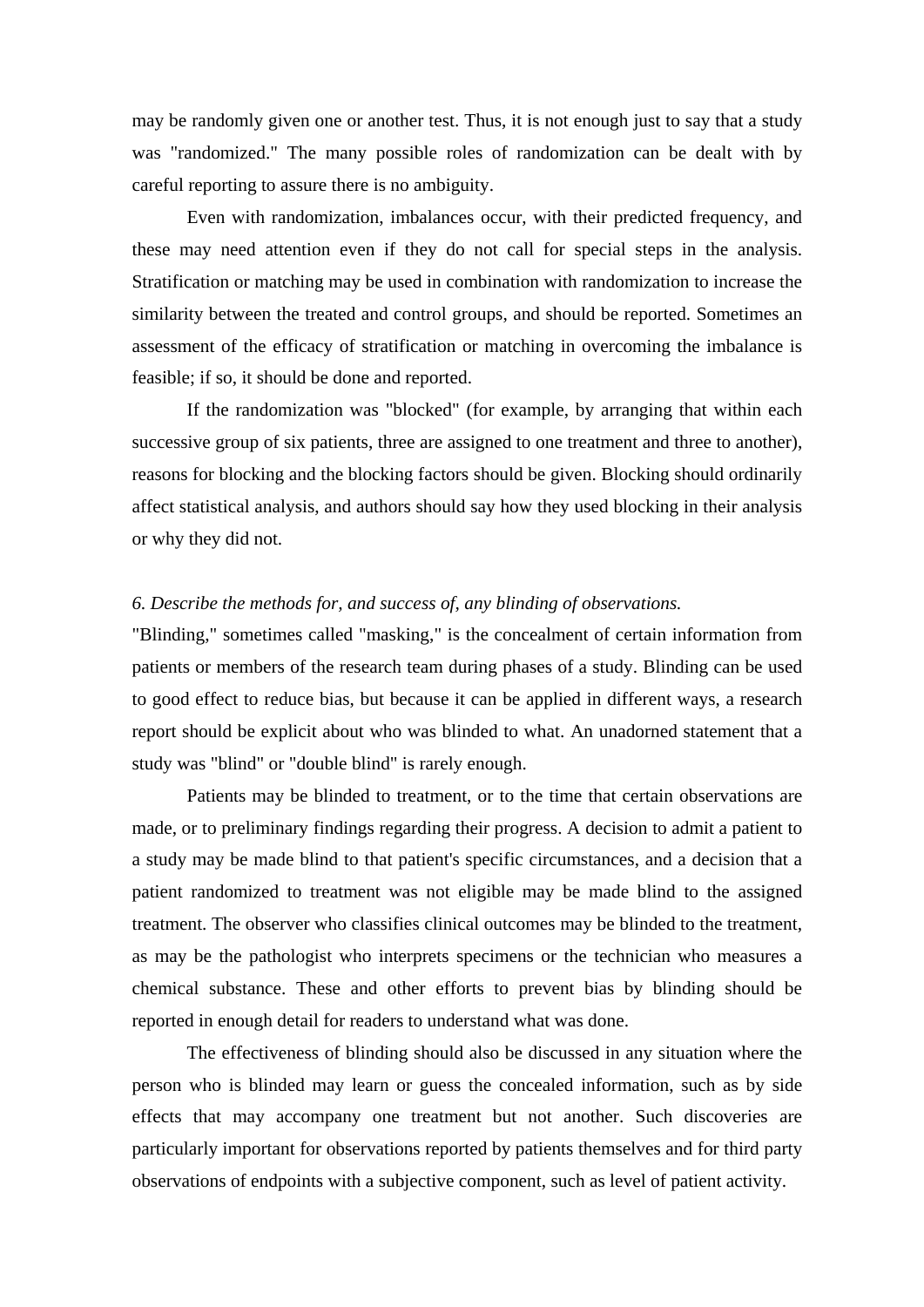A particularly critical aspect of blinding is whether the decision to admit a patient to a study was made before (or otherwise entirely and demonstrably independent of) any decision about choice of treatment to be used or offered. Where random allocation to treatments is used, the timing of randomization in relation to the decision to admit a patient should always be stated.

#### *7. Report treatment complications.*

Any intervention, or treatment, has some likelihood of causing unintended effects, whether the study is of a cell culture, a person, an ecologic community, or a hospital management system. Side effects may be good (quitting smoking reduces the risk of heart disease as well as the risk of lung cancer) or bad (drug toxicity). Side effects may be foreseen or unexpected. In most studies side effects will be of substantial interest to readers. Does a drug cause so much nausea that patients will not take it? If we stock an ecologic area with one species, what will happen to a predator? Does a new system for scheduling the purchase of hospital supplies at lower overall cost change the likelihood that some item will be exhausted before the replacement stock arrives?

Nearly every medical treatment carries some risk of complications—that is, of unintended adverse effects. Such effects should be sought at least as assiduously as beneficial effects, and they should be reported objectively and in detail. Treatment failure often gives the most useful information from a study. If no adverse effects can be found, the report should say so, with an explanation of what was done to find them.

## *8. Give numbers of observations.*

The basic observational units should be clearly specified, along with any study features that might cause basic observations to be correlated. A study of acid rain might take samples of water from five different depths in each of seven different lakes—35 measurements in all. But the relevant sample size for one or another purpose may be five (depths), or seven (lakes), or 35 (depths in different lakes). In a metaanalysis of such work (7) the whole study may count as only a single observation. Lake water may tend to mix, so that five samples from different depths tell little more about acidity than a single sample; or lake to lake differences may be small within a geographic region, so that the study of one lake effectively studies them all.

Similarly, a study in several institutions of rates of infection after surgery may be considered to have a sample size of three hospitals, 15 surgeons, 600 patients, or 3000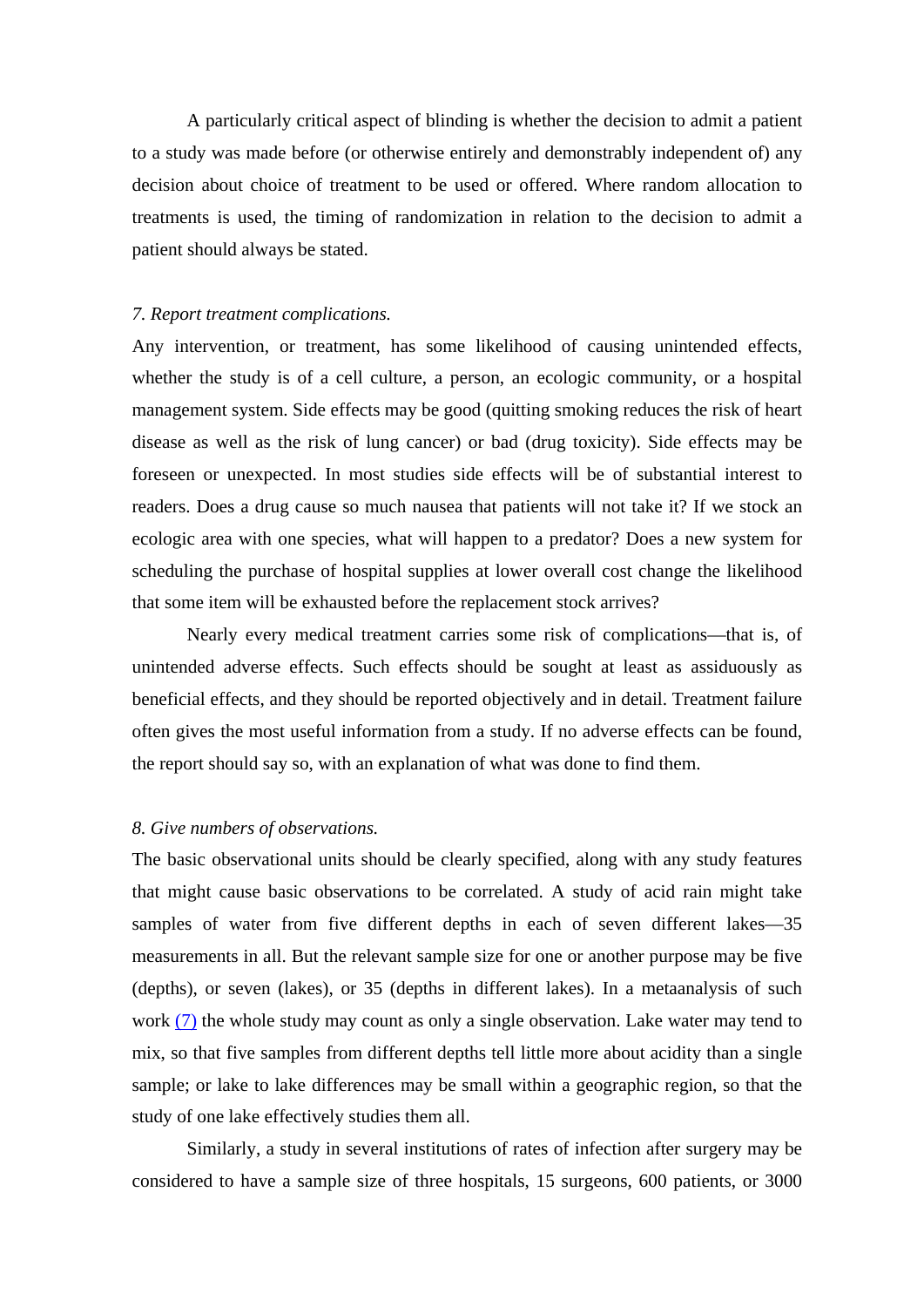days of observation after surgery. But infection rates may differ so much by hospital or surgeon that it is more important to include many hospitals or surgeons, perhaps with only a few patients from each, than to have large samples per surgeon.

Reporting decisions about the basic unit of observation and about sample size, as well as proper method of analysis, may require an informed understanding of statistics as well as the subject matter. The analysis and reporting of correlated observations, such as the water samples and the infection rates described above, raise difficult issues of statistical analysis that often require expert statistical help.

A different kind of problem arises from ambiguity in reporting ratios, proportions, and percents, where the denominator is often not specified and may be unclear to readers. Authors should be meticulous about specifying which study units are included in denominators (which then specifies the group examined) each time there may be any uncertainty.

Whatever the investigators adopt as their basic unit of observation, relationships to and possible correlations with other units must be discussed. Such internal relationships can sometimes be used to strengthen an analysis (when a major source of difference is balanced or held constant), and sometimes they weaken the analysis (by obscuring a critical limitation on effective sample size). Complicated data structures require special attention in study reporting, not just in study design, performance, and analysis.

#### *9. Report losses to observation (such as dropouts from a clinical trial).*

When the sample size for a table, graph, or text statement differs from that for a study as a whole, the difference should be explained. If some study units are omitted (for example, patients who did not return for 6month followup), the reduced number should be reconciled with the number eligible or expected by readers. Reporting of losses is often easiest in tables, where entries such as "patients lost," "samples contaminated," "not eligible," or "not available" (for example, no 15meter sample from a lake with a maximum depth of 10 meters) can account for each study unit.

Loss of patients to follow up, including losses or exclusions for non compliance, should generally be discussed in depth because of the likelihood that patients lost are atypical in critical ways. Have patients not returned for examination because they are well? Because they are still sick and have sought other medical care? Because they are dead? Because they do not wish to burden a physician with a bad outcome? Failure to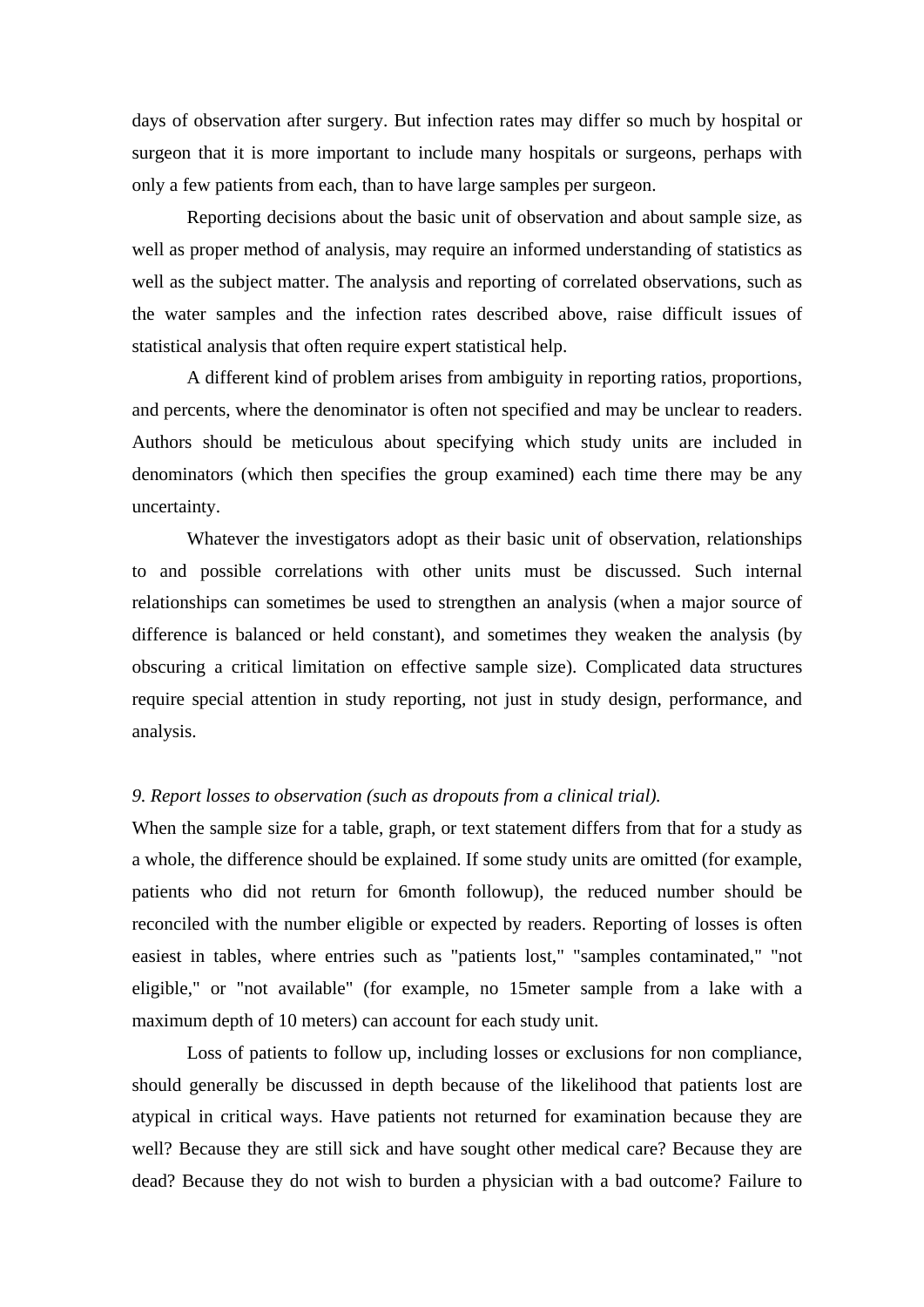discuss both reasons for loss (or other termination of followup) and efforts to trace lost patients are common and serious. Similarly, issues of noncompliance (reasons, as well as numbers) are often slighted by authors.

*10. References for study design and statistical methods should be to standard works (with pages stated) when possible rather than to papers where designs or methods were originally reported.*

An original paper can have great value for the methodologist, but often does little to explain the method and its implications or the byways of calculation or meaning that may have emerged since the method was first reported. Standard works such as textbooks or review papers will usually give a clearer exposition, put the method in a larger context, and give helpful examples. The notation will be the current standard, and the explanation will orient readers to the general use of the method rather than the specific and sometimes peculiar use first reported. For example, it would be hard to recognize Student's *t* distribution in his original paper; indeed, "*t*" was not even mentioned. Exceptions to the general advice about using textbooks, review papers, or other standard works occur where the original exposition is best for communication and where it is the only one available.

# *11. Specify any general use computer programs used.*

General purpose computer programs should be specified, with the computer that ran them, because such programs are sometimes found to have errors  $(8)$ . Readers may also wish to know about these programs for their own use. In contrast, programs written for a specific task need not be documented, because readers should already be alert to the likelihood of errors in ad hoc or "private" programs, and because they will not be able to use the same, programs for their own work.

# *12. Put general descriptions of statistical methods in the Methods section. When data are summarized in the Results section, specify the statistical methods used to analyze them.*

Where should statistical methods be described? There are good arguments for putting such material in one place, usually in the Methods section of a paper, but our preference (9) is generally to specify statistical methods at the places where their uses are first presented. Methods may differ slightly from one to another application within a given paper; and decisions about which results to report in full, or which methods to use in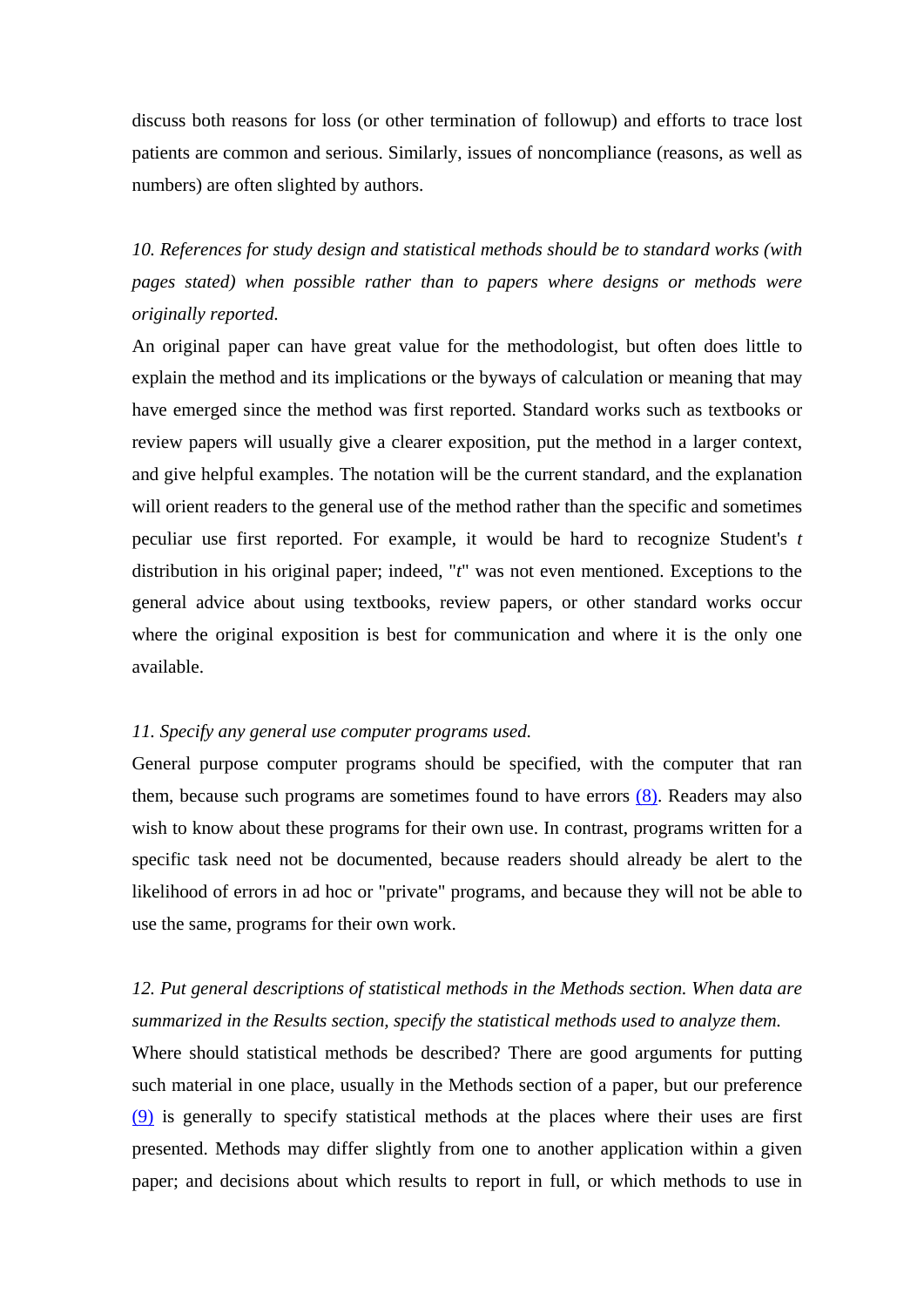exploring critical or unexpected findings, generally depend on the data and earlier steps in the analysis. Keeping the specification of statistical methods close to their point of application will sometimes lead to more thought about choices and to better discussion of why a particular method was used in a particular way. Some editors, as well as some of our statistical colleagues, disagree, and authors should follow the instructions of the journal to which they submit their work.

Statements such as "statistical methods included analysis of variance, factor analysis, and regression, as well as tests of significance," when divorced from the outcomes or reasons for their use, give the reader little help. On the other hand, if the only method was the use of chisquared tests for  $2 \times 2$  contingency tables, that fact might be sufficiently informative.

Some general suggestions about reporting clinical trials have been discussed by Mosteller and associates (10).

*13. Restrict tables and figures to those needed to explain the argument of the paper and to assess its support. Use graphs as an alternative to tables with many entries; do not duplicate data in graphs and tables.*

Authors have an understandable wish to tell readers everything they have learned or surmised from their data, but economy is much prized by scientific readers as well as editors. A basic point is that economy in writing and exposition gives an article its best chance of being read, Although many tables may help support the same basic point, and might be appropriate in a monograph, an article generally requires only enough information to make its point—the mathematician's concept of "necessary and sufficient."

There are occasional exceptions. Sometimes the study generates data that have consequences beyond the article. For example, if information about certain biological or physical constants is obtained, it should be retained in the article. An author should inform the editor of this situation in a cover letter. Sometimes such data need to be preserved, but not in the article itself, many journals have some plan for the preservation and documentation of unpublished supporting material. Such plans are often mentioned in a journal's instructions to authors.

Whether tables or graphs better present material is sometimes a vexing question. Some readers go blind when faced with a table of numbers; others have no idea how to read graphs; unfortunately, these groups are not mutually exclusive, and some users of statistical data need to see quantitative findings in text. Overall there is a general failure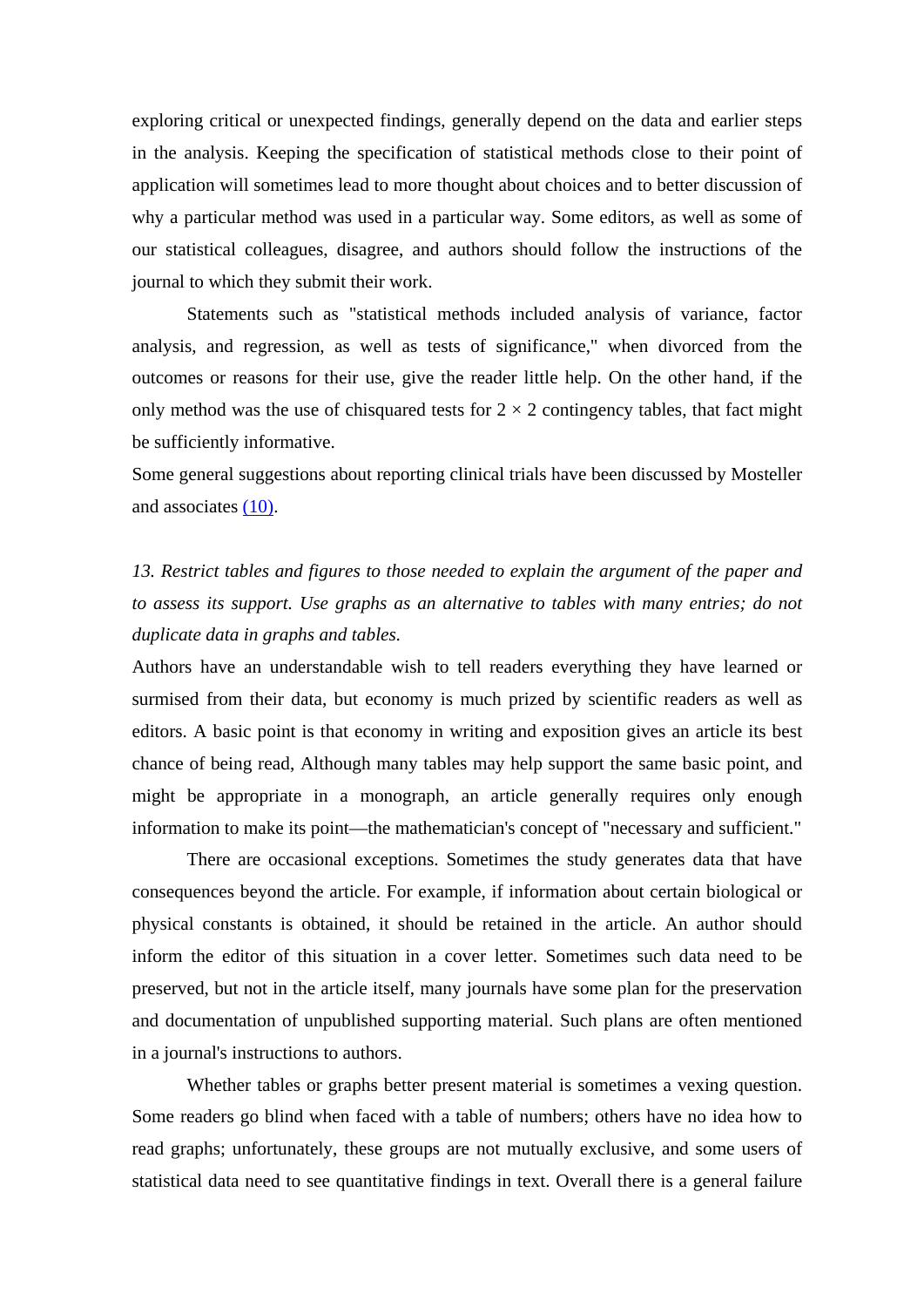to tolerate or understand the problems of any group that does not include oneself. Most of what we know about tables and graphs comes from the personal experiences of a few scholars, and little scientific information has been gathered on these subjects. Cleveland (11) has begun some scientific studies of what information can be communicated with graphs (for example, many people read bar charts better than pie charts). Tufte (12) has a beautiful book on the art of graphics.

In the field of tabular presentation, even less scientific investigation has been done, but there seems to be much value in some rules proposed by Ehrenberg (13): Give marginal (row and column) averages to provide a visual focus. Order the rows and columns of the table by the marginal averages or some other measure of size or other logical order (keeping to the same order if there are many similar tables). Put figures to be compared into columns rather than rows (with larger numbers on top if possible). Round to two effective (significant) digits. Use layout to guide the eye and facilitate comparisons. In the text give brief summaries to lead the reader in the main patterns and exceptions.

To show the effect of Ehrenberg's rules, we devised Table 1 showing data on infant mortality, and we used Ehrenberg's rules to produce Table 2. Our primary interest is in the association of the father's education with infant mortality, with a secondary interest in region.

Table 1 is obviously "busy" with four digit numbers, and we have reduced them to two digits. Table 2, with fewer digits, is easier to read although it has more numbers.

Because our primary interest is in the father's education, we put years of education in the rows. We want the big numbers at the top of the table, so in arranging the rows we started with the lowest level of education rather than the highest. We did not reorder the rows because years of education already provided an order. The regions were reordered according to their average values. The issue of whether to put northeast or north central first depends on whether we want to emphasize what is best or what is poorest. Some people like to have numbers rising as the eye goes from left to right.

We have added averages for the rows and for the columns, and given the grand mean without additional decimals to keep the table simple. The text might read as follows: "The table shows that the infant death rate has a grand mean of 23 per 1000 live births. Lower education of the father is associated with higher infant mortality, but education beyond the completion of high school (12 years) seems to have no further beneficial effect on the infant mortality rate. The northeast and west have the lowest rates, and the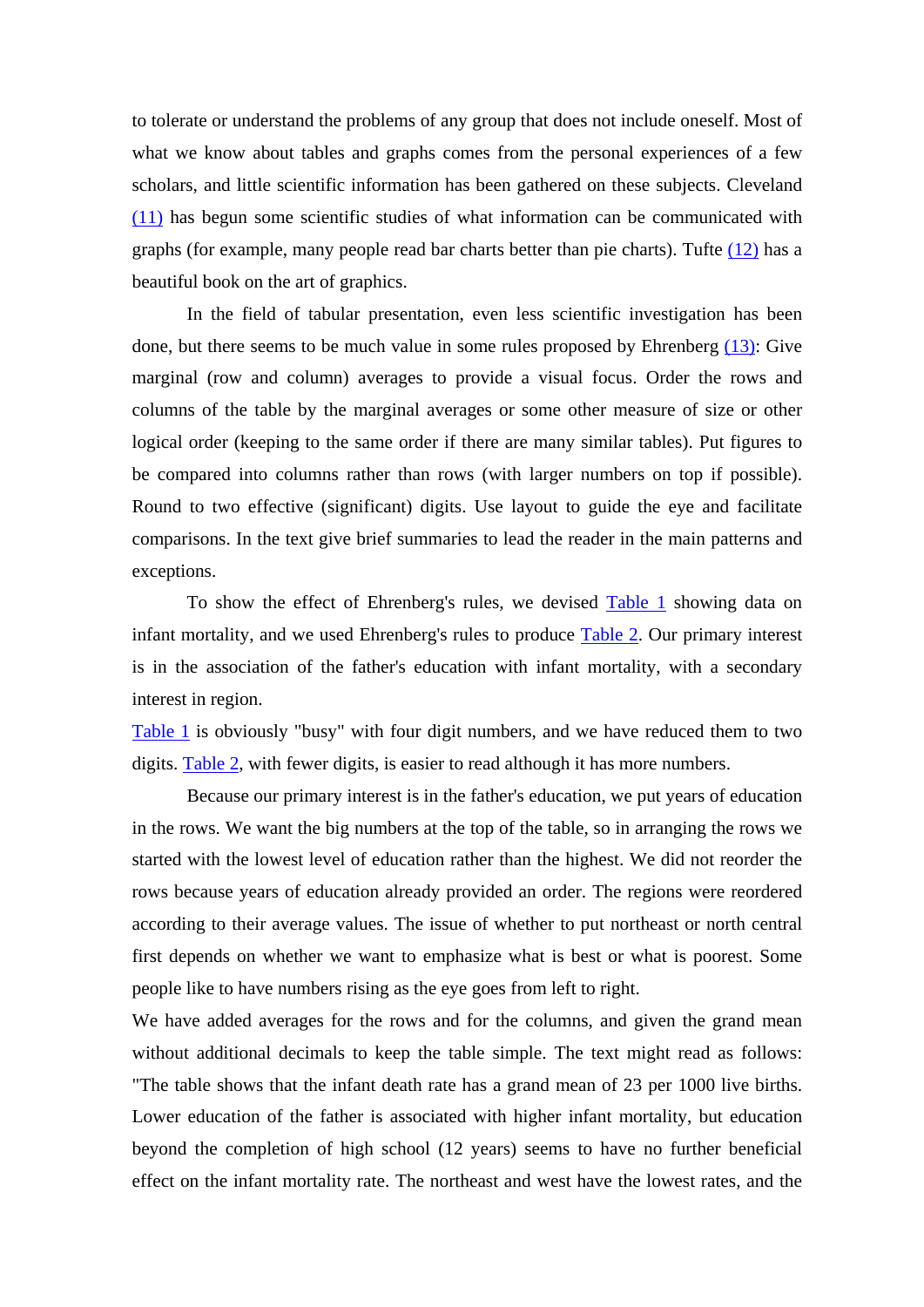south did slightly better than the north central region. Father's education seems to matter more than region of the country, a variation of 13 deaths per 1000 births for education (range, 30 to 17) compared with 5 for regions (range, 20 to 25). The highest rate seen was in Southern families whose father had no more than a grammar school education (no more than 8 years). The lowest rate was 16, the highest 39, a ratio of nearly two and a half."

*14. Avoid nontechnical uses of technical terms in statistics, such as "random" (which implies a randomizing device), "normal," "significant," "correlation," and "ample."* Many words in statistics, and in mathematics more generally, come from everyday language and yet have specialized meanings. Thus, when statistical reporting is an important part of a paper, the author should not use statistical terms in their everyday meanings.

The family of *normal* (or Gaussian) distributions refers to a collection of probability distributions described by a specific formula. The distribution of usual or average values of some quantity found in practice is rarely "normal" in the statistical sense, even when the data have a generally bellshaped distribution. Normal also has many other mathematical meanings, such as a line perpendicular to a plane. When we mix these meanings with the meaning of "normal" for a patient without disease, we have the makings of considerable confusion.

*Significance* and related words are used in statistics, and in scientific writing generally, to refer to the outcome of a formal test of a statistical hypothesis or test of significance (essentially the same thing).

*Significant* means that the outcome of such a test fell outside a chosen, predetermined region. Careful statisticians and other scientists often distinguish between statistical and medical or social significance. For example, a large enough sample might show statistically significant differences in averages on the order of one tenth of a degree in average body temperature of groups of humans. Such a difference might be regarded as of no biological or medical significance. In the other direction, a dietary program that reduces weight by an average of 5 kg might be regarded as important to health, and yet this finding may not be well established, as expressed by statistical significance.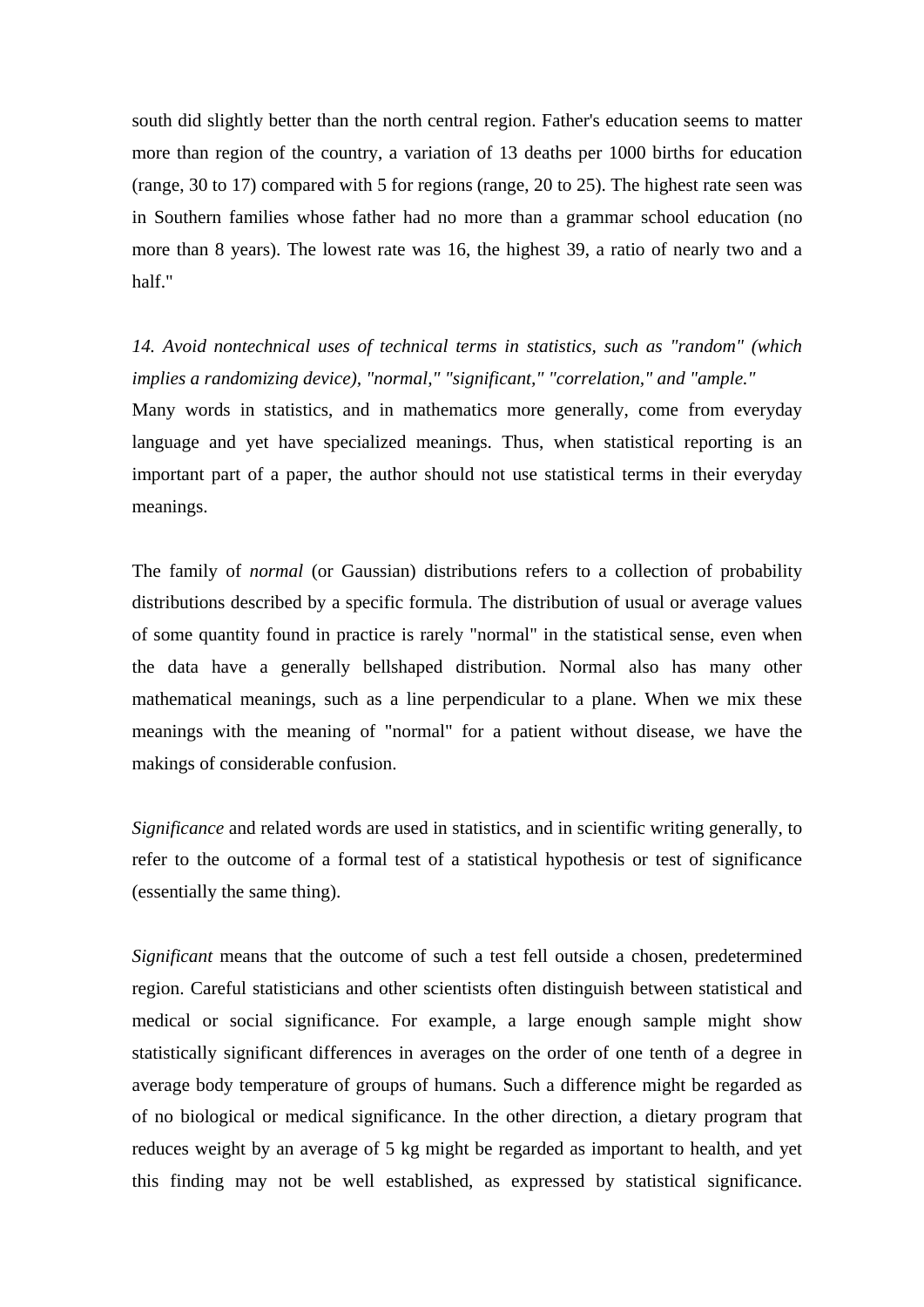Although the 5 kg is important, the data do not support a firm conclusion that a difference has actually been achieved.

*Association* is a usefully vague word to express a relation between two or more variables. Correlation, a more technical term, refers to a specific way to measure association, and should not be used in writing about statistical findings except in referring to that measure. *Sample* usually refers to an observation or a collection of observations gathered in a welldefined way. To describe a sample as having been drawn at random means that a randomizing device has been used to make the choice, not that some haphazard event has created the sample, such as the use of an unstructured set of patient referrals to create the investigator's control group.

### *15. Define statistical terms, abbreviations, and most symbols.*

Although many statistical terms such as mean, median, and standard deviation of the observations have clear, widely adopted definitions, different fields of endeavor often use the same symbols for different entities. Authors have extra difficulty when they need to distinguish between the true value of a quantity (a parameter such as a population mean, often symbolized by the Greek letter  $\mu$ ) and a sample mean.

We usually take for granted the mathematical symbols  $=$ ,  $+$ , , and  $/$ , as well as the usual symbols for inequalities (greater than or less than); we do the same for powers such as  $x<sup>3</sup>$ , and for the trigonometric and logarithmic abbreviations such as sin, cos, tan, and log, although it is well to report what base the logarithms are using. Typography for ordinary multiplication differs, but is rarely a problem. Generally, symbols such as *r* for the correlation coefficient should be defined, as should *n* or *N* for the sample size, even though these are widely used.

Terms like *reliability* and *validity* are much more difficult, and they should always be defined when they are used in a statistical sense.

One difficulty with an expression such as  $a \pm b$ , even when *a* is a sample mean, is that  $b$  has many possibilities. (Some journals prefer the notation  $a$   $(b)$ , but the ambiguities remain unchanged.) The author may use *b* for the observed sample standard deviation of individual measurements, or the standard error of the mean, or twice the standard error of the mean, or even the interquartile range, depending on the situation. The commonest ambiguity is not knowing whether *b* represents the standard deviation of individual observations or the standard error of the statistic designated by *a*. And no single choice is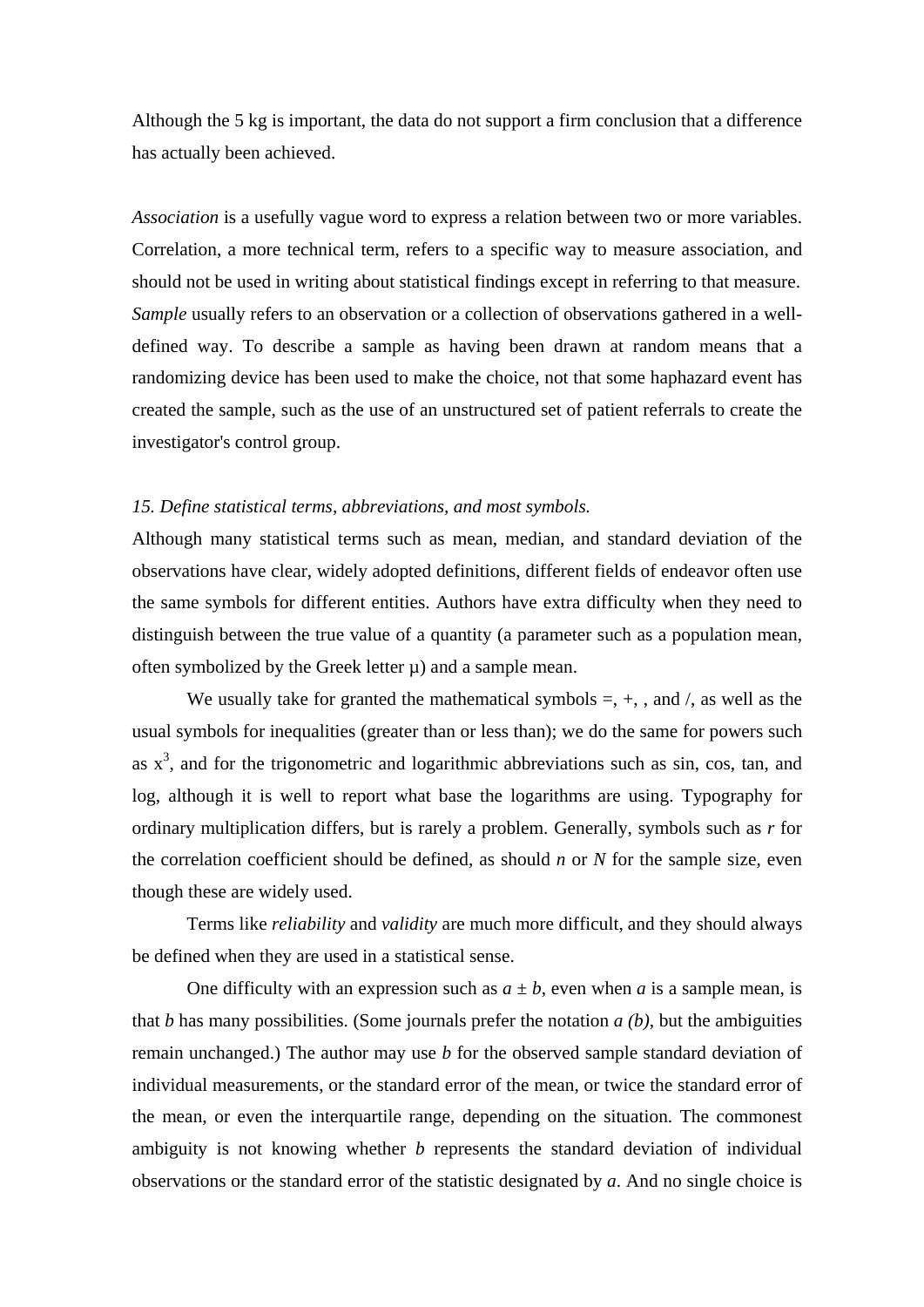best in all situations. If the measure of variability is used only to test the size of its associated statistic, as for example in a *P* value to test whether a correlation coefficient differs from zero, then use the standard error. If the measure of variability needs to be combined with other such measures, the standard deviation of single observations is often more useful.

The same difficulty occurs with technical terms. A danger is that a special local language will become so ingrained in a particular research organization that its practitioners find it difficult to understand that their use of words is not widespread. Nearly every laboratory has special words that need to be defined or eliminated in reports of findings.

When one or two observations, terms, or symbols are not defined, readers may be able to struggle along. When several remain uncertain, readers may have to give up because the possibilities are too numerous.

A well established convention is that mathematical symbols should be printed in italics (1517). This practice has many advantages, including the reduction of ambiguity when the same character is commonly used to designate both a physical quantity and a mathematical or statistical quantity. In typescripts, an underline is generally used to indicate that a character is to be printed in italics, and authors may need to give special instructions to editors or printers if underlines are used for other purposes, such as to designate a mathematical vector (which might be printed both underlined and in italics).

ACKNOWLEDGMENTS: The authors thank Marcia Angell, Alexia Anctzak, M. Anthony Ashworth, John J. Bartko, Thomas Chalmers, Eli Chernin, Victor Cohn, David Hoaglin, Susan Horn, Edward J. Huth, Deborah A. Lambert, Kathleen N. Lohr, Thomas Louis, Thomas R. O'Brien, Kenneth Rothman, Stephen B. Thacker, Anne A. Scitovsky, Barbara Starfield, Wallace K. Waterfall, Jonathan Weiner, Alfred Yankauer, Cleo Youtz, and two reviewers, for their thoughtful and helpful advice.

Grant support: in part by grant GAHS8414 from the Rockefeller Foundation, grant S8406311 from the Josiah Macy Jr. Foundation, and the Methods Panel of the Institute of Medicine's Council for Health Care Technology.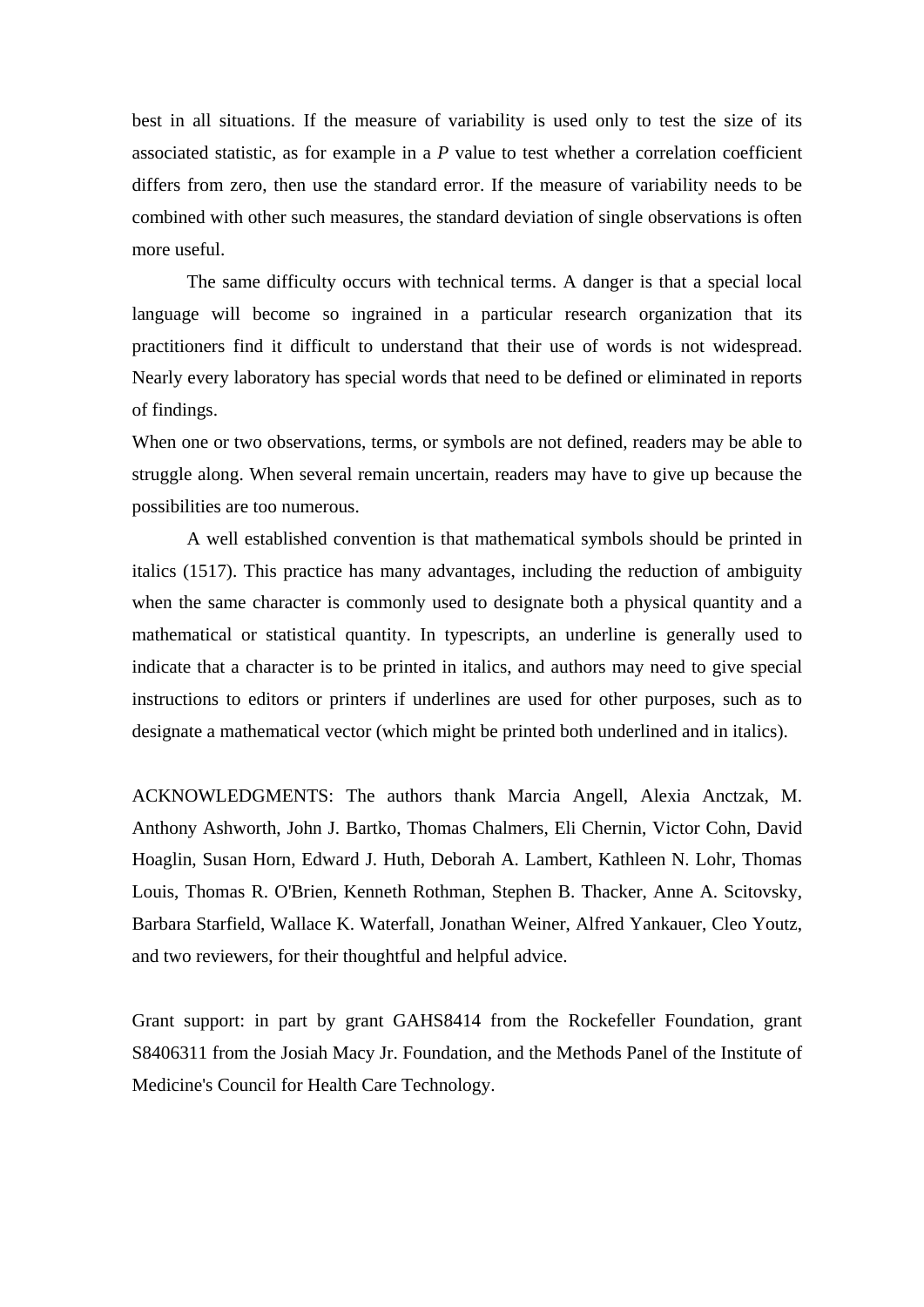Requests for reprints should be directed to John C. Bailar III, M.D., Ph.D.; Department of Epidemiology and Biostatistics, McGill University School of Medicine, 1020 Pine Avenue West; Montreal, PQ, H3A IA2, Canada.

# **References**

**1. International Committee of Medical Journal Editors.** Uniform requirements for manuscripts submitted to biomedical journals. *Ann Intern Med*. 1982;**96**(6 Pt 1):76671.

**2. International Committee of Medical Journal Editors.** Uniform requirements for manuscripts submitted to biomedical journals. *Ann Intern Med*. 1988;**108**:25865.

**3. DerSimonian R, Charette LJ, Mcpeek B, Mosteller F.** Reporting on methods in clinical trials. *N Eng J Med*. 1982;**306**:13327.

**4. Emerson JD, Colditz GA.** Use of statistical analysis in the *New England Journal of Medicine*. *N Engl J Med*. 1983;**309**:70913.

**5. Simon R.** Confidence intervals for reporting results of clinical trials. *Ann Intern Med* 1986;**105**:42935.

**6. Rothman KJ.** Significance questing. *Ann Intern Med* 1986;**105**:4457.

**7. Louis TA, Fineberg H, Mosteller F.** Findings for public health from metaanalyses. *Annu Rev Public Health*. 1985;**6**:120.

**8. Emerson JD, Moses L.** A note on the WilcoxanMannWhitney test for  $2 \times k$  ordered tables. *Biometrics*. 1985;**41**:3039.

**9. Bailar JC, Mosteller F, eds.** *Medical Uses of Statistics*. Waltham, Massachusetts: NEJM Books; 1986.

**10. Mosteller F, Gilbert JP, Mcpeek B**. Reporting standards and research strategies for controlled trials: agenda for the editor.*Controlled Clinical Trials*. 1980;**1**:3758

**11. Cleveland WS.** *The Elements of Graphing Data*. Monterey, California: Wadsworth Advanced Books and Software; 1985.

**12. Tufte ER.** *The Visual Display of Quantitative Information*. Cheshire, Connecticut: Graphic Press; 1983.

**13. Ehrenberg AC.** The problem of numeracy. *Am Statistician*. 1981;**35**:6771.

**14. U.S. Department Of Health, Education, And Welfare.** *Infant Mortality Rates: Socioeconomic Factors, United States.* Rockville, Maryland: National Center for Health Statistics; 1972; DHEW publication no. (HSM) 721045. (*Vital and Health Statistics*; series 22; no. 14).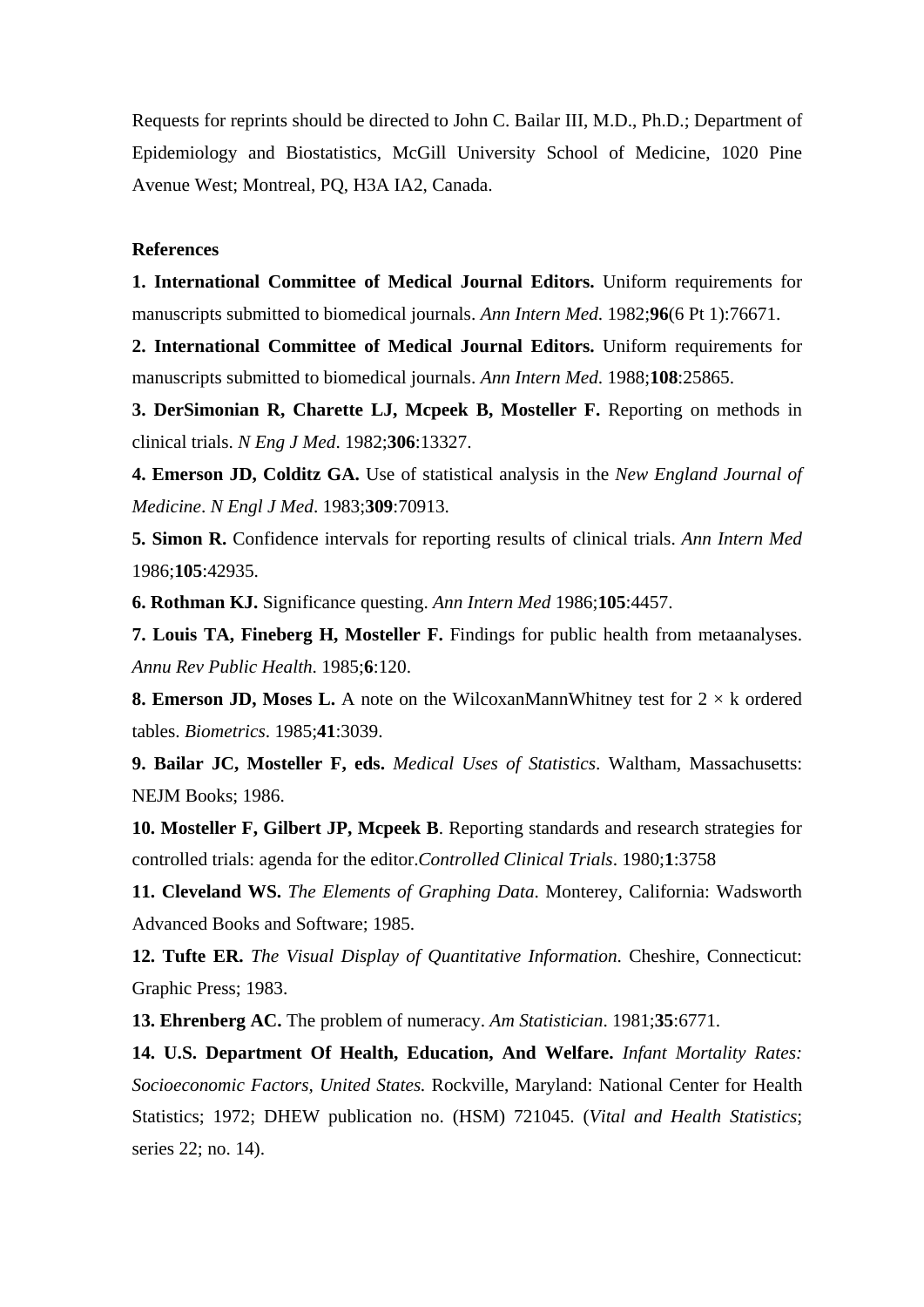**15. Huth EJ.** Mathematics and statistics. In: Huth EJ. *Medical Style & Format, An International Manual for Authors, Editors and Publishers*. Philadelphia: ISI Press; 1987:1706.

**16. International Organization for Standardization.** *Units of Measurement*. 2nd ed. (ISO standards handbook 2). Geneva: International Organization for Standardization; 1982.

**17. International Organization for Standardization.** *Statistical Methods: Handbook on International Standards for Statistical Methods*. (ISO standards handbook 3). Geneva: International Organization for Standardization; 1979:2878.

# **Additional References**

The following references may be helpful to readers who want to pursue these topics further.

**1. Cochran WG.** *Sampling Techniques*. 3rd ed. New York: Wiley and Sons; 1977.

**2. Cohn V.** *News and Numbers: A Guide to Reporting Statistical Claims and Controversies in Health and Other Fields*. Ames, Iowa: Iowa State University Press; 1988. (In press).

**3. Colton T.** *Statistics in Medicine*. Boston: Little, Brown and Co.; 1974.

**4. Committee for Evaluating Medical Technologies In Clinical Use.** *Assessing Medical Technologies*. Washington, DC: National Academy Press; 1985.

**5. Fleiss JL.** *Statistical Methods for Rates and Proportions.* 2nd ed. New York: John Wiley and Sons; 1981.

**6. Gardner MJ, Maclure M, Campbell MI.** Use of check lists in assessing the statistical content of medical studies. *Br Med J*. 1986;**292**:8102.

**7. Gore S, Altman DG.** *Statistics in Practice*. London: Taylor and Francis; 1982.

**8. Ingelfinger JA, Mosteller F, Thibodeau LA, Ware JH.** *Biostatistics in Clinical Medicine*. 2nd ed. New York: Macmillan; 1987.

**9. Meinert CL.** *Clinical Trials: Designs, Conduct, and Analysis*, New York: Oxford University Press; 1986.

**10. Mike V, Stanley KE, eds.** *Statistics in Medical Research: Methods and Issues, with Applications in Cancer Research*. New York: John Wiley and Sons; 1982.

**11. Moses LE, Mosteller F, eds.** *Planning and Analysis of Observational Studies*. New York: Wiley and Sons; 1983.

**12. Shapiro SH, Louis TA, eds.** *Clinical Trials: Issues and Approaches*. New York: Marcel Dekker; 1983.